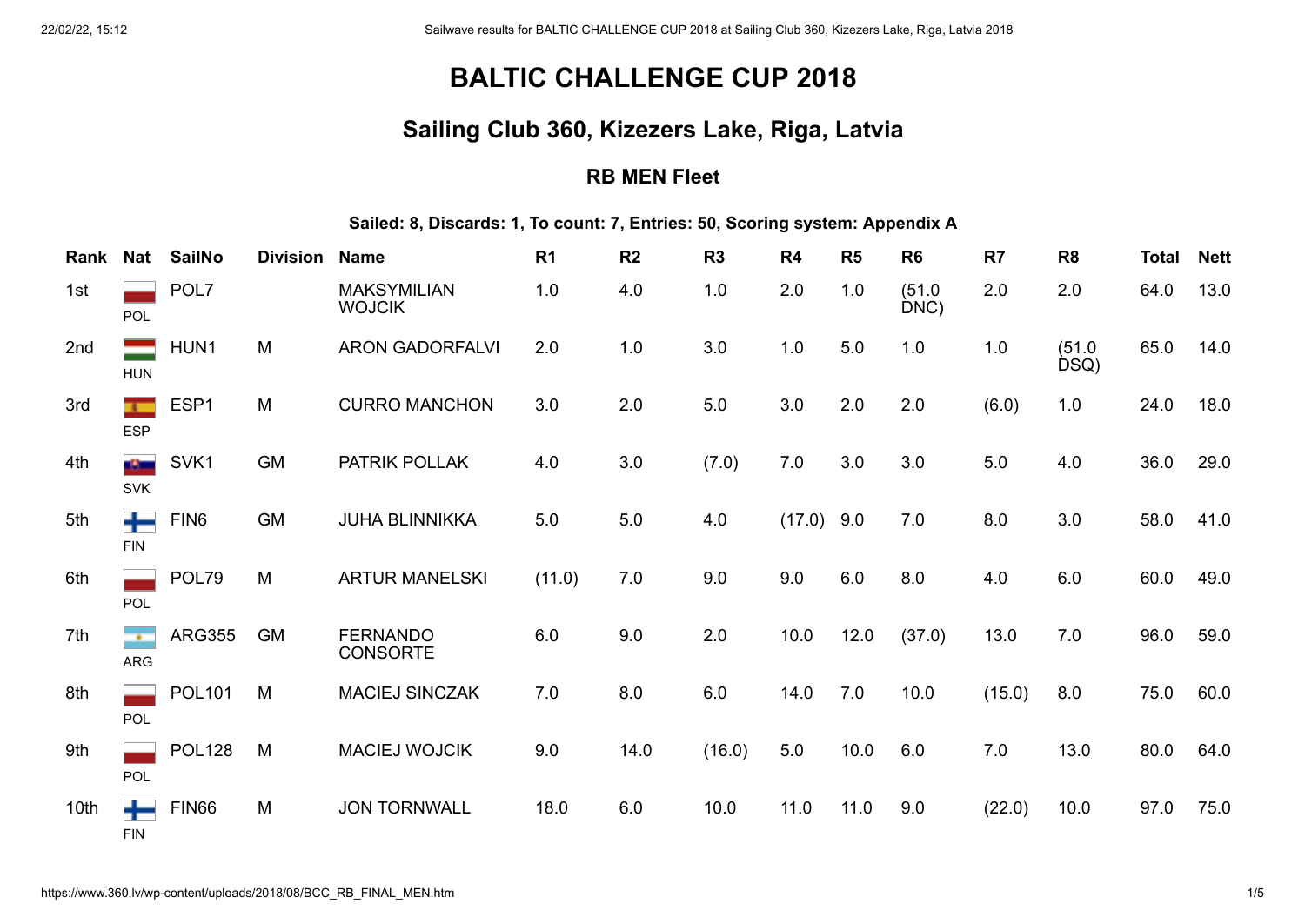| 22/02/22, 15:12 |                      |                |                 | Sailwave results for BALTIC CHALLENGE CUP 2018 at Sailing Club 360, Kizezers Lake, Riga, Latvia 2018 |                |                |                |                |        |                |                    |                |              |             |
|-----------------|----------------------|----------------|-----------------|------------------------------------------------------------------------------------------------------|----------------|----------------|----------------|----------------|--------|----------------|--------------------|----------------|--------------|-------------|
| Rank            | Nat                  | <b>SailNo</b>  | <b>Division</b> | <b>Name</b>                                                                                          | R <sub>1</sub> | R <sub>2</sub> | R <sub>3</sub> | R <sub>4</sub> | R5     | R <sub>6</sub> | R <sub>7</sub>     | R <sub>8</sub> | <b>Total</b> | <b>Nett</b> |
| 11th            | <b>GER</b>           | GER9           | V               | <b>BERND NEUMANN</b>                                                                                 | 10.0           | 12.0           | 20.0           | 12.0           | 15.0   | 11.0           | 12.0               | (23.0)         | 115.0 92.0   |             |
| 12th            | Ж<br><b>GBR</b>      | GBR1111        | <b>GM</b>       | PAUL LEONE                                                                                           | 27.0           | (33.0)         | 28.0           | 6.0            | 13.0   | 5.0            | 9.0                | 17.0           | 138.0 105.0  |             |
| 13th            | <b>FIN</b>           | <b>FIN50</b>   | V               | <b>KAI MANNISTO</b>                                                                                  | (25.0)         | 13.0           | 14.0           | 13.0           | 20.0   | 16.0           | 17.0               | 16.0           | 134.0 109.0  |             |
| 14th            | ┿<br><b>FIN</b>      | <b>FIN1971</b> | <b>GM</b>       | <b>SAMI KARPPINEN</b>                                                                                | 20.0           | 10.0           | 8.0            | 20.0           | (33.0) | 19.0           | 30.0               | $5.0\,$        | 145.0 112.0  |             |
| 15th            | <b>FIN</b>           | FIN4           |                 | <b>BENJAMIN BLINNIKKA</b>                                                                            | (40.0)         | 38.0           | 40.0           | 4.0            | 4.0    | 4.0            | 3.0                | 21.0           | 154.0 114.0  |             |
| 16th            | <b>ITA</b>           | <b>ITA1112</b> | <b>GM</b>       | <b>MARCO</b><br><b>ANDREUCCETTI</b>                                                                  | (28.0)         | 26.0           | 18.0           | 21.0           | 8.0    | 17.0           | 10.0               | 18.0           | 146.0 118.0  |             |
| 17th            | POL                  | <b>POL236</b>  | M               | ADAM CHULUPCZAK                                                                                      | 17.0           | 16.0           | 22.0           | $(25.0)$ 22.0  |        | 15.0           | 11.0               | 20.0           | 148.0 123.0  |             |
| 18th            | LAT                  | <b>LAT555</b>  | <b>GM</b>       | <b>JURIS ROZKALNS</b>                                                                                | 14.0           | 11.0           | 13.0           | 22.0           | 23.0   | 23.0           | (27.0)             | 19.0           | 152.0 125.0  |             |
| 19th            | LAT                  | LAT36          | <b>GM</b>       | <b>ALVIS OZOLINS</b>                                                                                 | 16.0           | 19.0           | (27.0)         | 18.0           | 18.0   | 24.0           | 23.0               | 12.0           | 157.0 130.0  |             |
| 20th            | a Chan<br><b>SVK</b> | SVK77          |                 | <b>OLIVER CARNI</b>                                                                                  | 13.0           | 24.0           | 11.0           | 8.0            | 17.0   | (51.0<br>ÒCS)  | 51.0<br><b>DNC</b> | 9.0            | 184.0 133.0  |             |
| 21st            | ┿<br><b>FIN</b>      | FIN67          | <b>GM</b>       | <b>JOUNI FINER</b>                                                                                   | 8.0            | 23.0           | 19.0           | (27.0)         | 25.0   | 27.0           | 19.0               | 14.0           | 162.0 135.0  |             |
| 22nd            | ┿<br><b>FIN</b>      | <b>FIN52</b>   | GM              | <b>MIKKO BONSDORFF</b>                                                                               | 15.0           | 20.0           | 17.0           | (38.0)         | 19.0   | 22.0           | 16.0               | 26.0           | 173.0 135.0  |             |
| 23rd            | <b>SWE</b>           | SWE1           | GM              | <b>BO STAFFAN</b><br><b>ANDERSSON</b>                                                                | 24.0           | 22.0           | 15.0           | 23.0           | 27.0   | (28.0)         | 14.0               | 11.0           | 164.0 136.0  |             |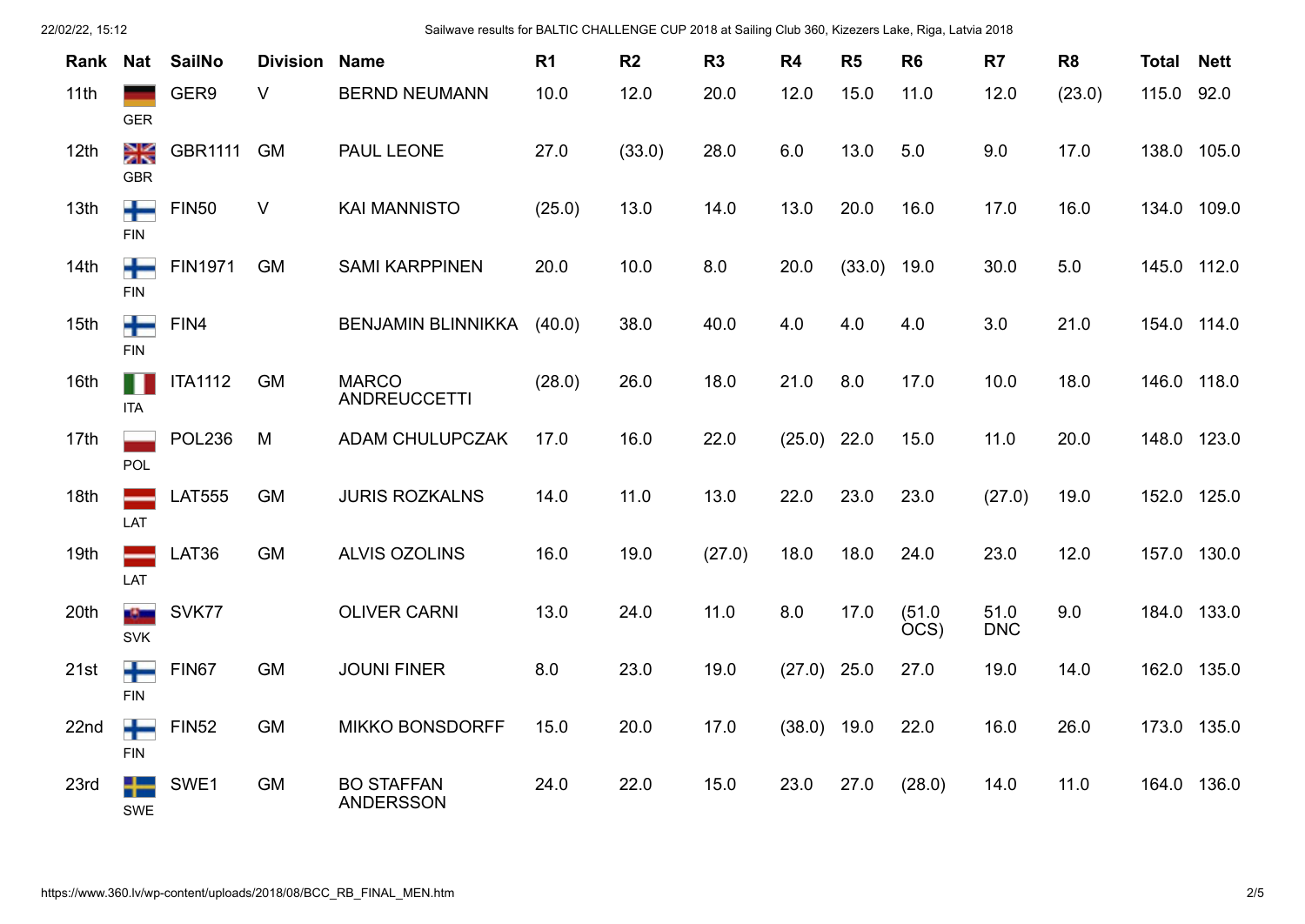| 22/02/22, 15:12 |                              |                   | Sailwave results for BALTIC CHALLENGE CUP 2018 at Sailing Club 360, Kizezers Lake, Riga, Latvia 2018 |                                       |                |                    |                    |        |                |                |      |                |              |             |
|-----------------|------------------------------|-------------------|------------------------------------------------------------------------------------------------------|---------------------------------------|----------------|--------------------|--------------------|--------|----------------|----------------|------|----------------|--------------|-------------|
| Rank            | Nat                          | <b>SailNo</b>     | <b>Division</b>                                                                                      | <b>Name</b>                           | R <sub>1</sub> | R <sub>2</sub>     | R3                 | R4     | R <sub>5</sub> | R <sub>6</sub> | R7   | R <sub>8</sub> | <b>Total</b> | <b>Nett</b> |
| 24th            | POL                          | <b>POL215</b>     | <b>GM</b>                                                                                            | <b>JAKUB NOWAK</b>                    | (30.0)         | 17.0               | 25.0               | 19.0   | 14.0           | 12.0           | 26.0 | 24.0           | 167.0        | 137.0       |
| 25th            | <b>CZE</b>                   | CZE22             | <b>GM</b>                                                                                            | <b>MARTIN SLIVA</b>                   | 12.0           | 15.0               | 12.0               | 32.0   | (38.0)         | 36.0           | 34.0 | 15.0           | 194.0 156.0  |             |
| 26th            | LAT                          | <b>LAT105</b>     | <b>GM</b>                                                                                            | <b>ALDIS SURINS</b>                   | 21.0           | 28.0               | (30.0)             | 15.0   | 16.0           | 30.0           | 25.0 | 22.0           | 187.0 157.0  |             |
| 27th            | <b>GER</b>                   | <b>GER884</b>     | $\vee$                                                                                               | <b>HUBERTUS</b><br><b>TESDORPF</b>    | 19.0           | 18.0               | 21.0               | (37.0) | 29.0           | 20.0           | 18.0 | 33.0           | 195.0 158.0  |             |
| 28th            | ш<br><b>FRA</b>              | <b>FRA119</b>     | M                                                                                                    | <b>REINE ADELAIDE</b><br><b>HERVE</b> | 26.0           | 21.0               | 23.0               | (36.0) | 32.0           | 13.0           | 33.0 | 28.0           | 212.0 176.0  |             |
| 29th            | POL                          | <b>POL167</b>     | $\vee$                                                                                               | <b>WIESLAW</b><br><b>CHALUPCZAK</b>   | (35.0)         | 27.0               | 29.0               | 33.0   | 31.0           | 18.0           | 24.0 | 29.0           | 226.0 191.0  |             |
| 30th            | $\mathbf{r}$<br><b>ESP</b>   | ESP95             | $\vee$                                                                                               | PACO MANCHON                          | 31.0           | (51.0)<br>DNC)     | 51.0<br><b>DNC</b> | 16.0   | 21.0           | 14.0           | 28.0 | 30.0           | 242.0 191.0  |             |
| 31st            | <b>AS MAIL</b><br><b>SVK</b> | SVK46             | M                                                                                                    | PETER BERANEK                         | (51.0)<br>DNC  | 30.0               | 33.0               | 31.0   | 30.0           | 26.0           | 21.0 | 25.0           | 247.0 196.0  |             |
| 32nd            | LAT                          | <b>LAT91</b>      | <b>GM</b>                                                                                            | <b>RETS SKRICKIS</b>                  | 22.0           | 31.0               | 26.0               | 35.0   | 26.0           | 35.0           | 31.0 | (36.0)         | 242.0 206.0  |             |
| 33rd            | $\mathbf{G}$<br><b>SVK</b>   | SVK <sub>26</sub> | V                                                                                                    | <b>MILAN DUCHNOVSKY</b>               | 37.0           | 35.0               | 35.0               | 24.0   | 28.0           | 21.0           | 29.0 | (39.0)         | 248.0 209.0  |             |
| 34th            | <b>HUN</b>                   | <b>HUN119</b>     | Y                                                                                                    | <b>BENEDEK JANCSO</b>                 | 23.0           | 32.0               | 32.0               | 26.0   | 34.0           | (43.0)         | 35.0 | 34.0           | 259.0 216.0  |             |
| 35th            | LAT                          | <b>LAT111</b>     | $\vee$                                                                                               | <b>GUNDARS OSIS</b>                   | (51.0)<br>DNC) | 51.0<br><b>DNC</b> | 34.0               | 29.0   | 24.0           | 33.0           | 20.0 | 27.0           | 269.0 218.0  |             |
| 36th            | LAT                          | <b>LAT123</b>     | <b>GM</b>                                                                                            | <b>MARIS VIGANTS</b>                  | 32.0           | (36.0)             | 36.0               | 28.0   | 36.0           | 25.0           | 36.0 | 32.0           | 261.0 225.0  |             |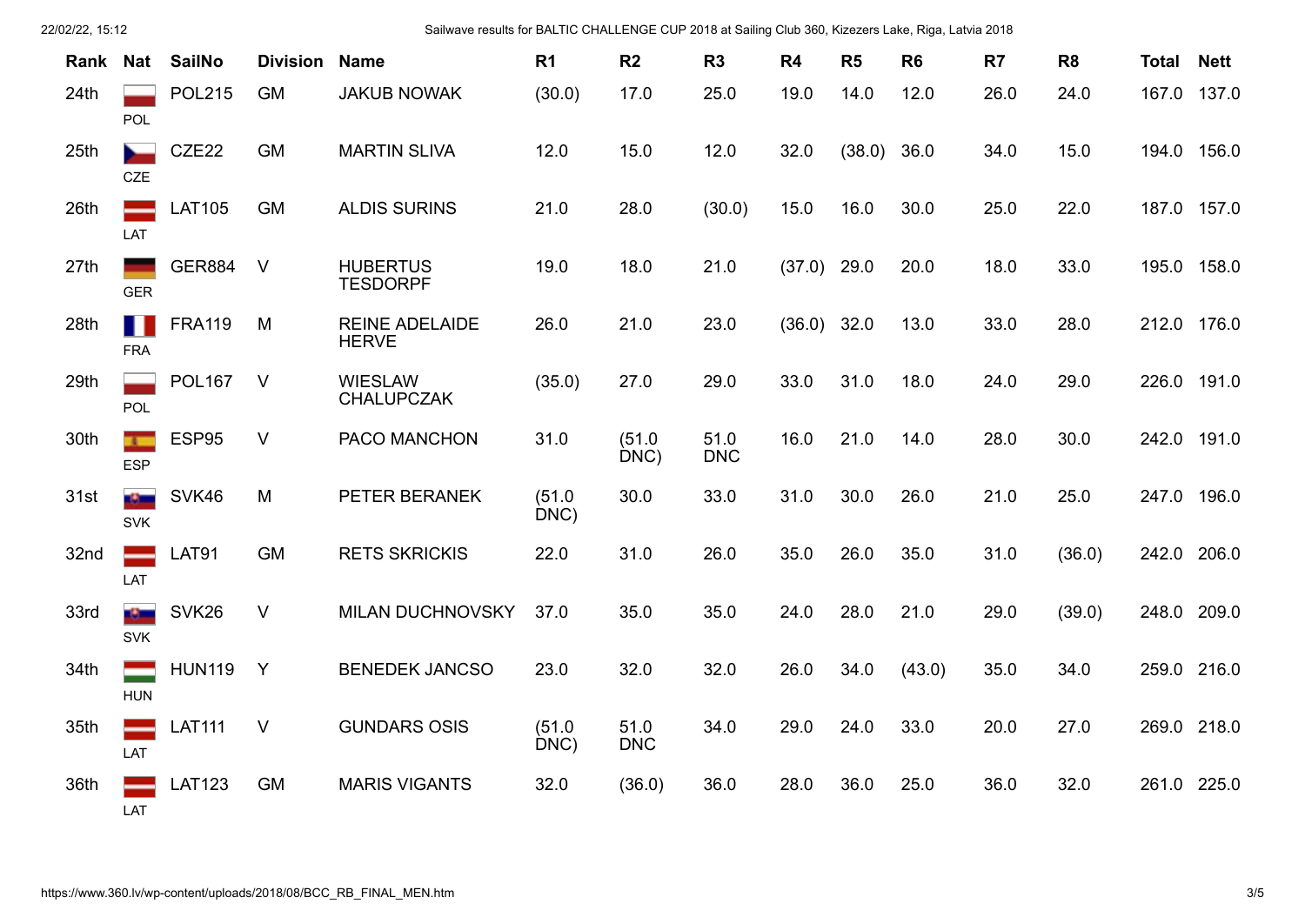| 22/02/22, 15:12 |                       |               | Sailwave results for BALTIC CHALLENGE CUP 2018 at Sailing Club 360, Kizezers Lake, Riga, Latvia 2018 |                                    |                |                    |                    |        |                |                |                |                    |              |             |
|-----------------|-----------------------|---------------|------------------------------------------------------------------------------------------------------|------------------------------------|----------------|--------------------|--------------------|--------|----------------|----------------|----------------|--------------------|--------------|-------------|
| Rank            | <b>Nat</b>            | <b>SailNo</b> | <b>Division</b>                                                                                      | <b>Name</b>                        | R <sub>1</sub> | R <sub>2</sub>     | R <sub>3</sub>     | R4     | R <sub>5</sub> | R <sub>6</sub> | R <sub>7</sub> | R <sub>8</sub>     | <b>Total</b> | <b>Nett</b> |
| 37th            | at) and<br><b>SVK</b> | SVK7          | <b>GM</b>                                                                                            | <b>MARCEL CARNY</b>                | 29.0           | 25.0               | 24.0               | 44.0   | (48.0)         | 34.0           | 40.0           | 31.0               | 275.0 227.0  |             |
| 38th            | LAT                   | <b>LAT122</b> | V                                                                                                    | <b>JURIS VEIDEMANIS</b>            | 38.0           | 40.0               | (42.0)             | 30.0   | 37.0           | 31.0           | 32.0           | 37.0               | 287.0 245.0  |             |
| 39th            | ┿<br><b>FIN</b>       | <b>FIN413</b> | M                                                                                                    | <b>FEODOR GURVITS</b>              | 33.0           | 29.0               | 37.0               | (46.0) | 43.0           | 44.0           | 41.0           | 40.0               | 313.0 267.0  |             |
| 40th            | LAT                   | <b>LAT380</b> | <b>GM</b>                                                                                            | <b>AINARS ATSTAJS</b>              | 34.0           | 42.0               | (45.0)             | 41.0   | 41.0           | 39.0           | 38.0           | 38.0               | 318.0 273.0  |             |
| 41st            | LAT                   | LAT54         | V                                                                                                    | <b>JURIS DREIMANIS</b>             | 39.0           | 37.0               | 38.0               | (47.0) | 40.0           | 41.0           | 46.0           | 35.0               | 323.0 276.0  |             |
| 42nd            | ┿<br><b>FIN</b>       | <b>FIN424</b> | M                                                                                                    | <b>ESA HARJULA</b>                 | 41.0           | 34.0               | 41.0               | 42.0   | 39.0           | (45.0)         | 44.0           | 43.0               | 329.0 284.0  |             |
| 43rd            | LAT                   | LAT14         | V                                                                                                    | <b>GUNARS</b><br><b>ROZENBERGS</b> | (51.0)<br>DNC  | 51.0<br><b>DNC</b> | 51.0<br><b>DNC</b> | 34.0   | 35.0           | 29.0           | 37.0           | 51.0<br><b>OCS</b> | 339.0 288.0  |             |
| 44th            | LAT                   | <b>LAT175</b> | M                                                                                                    | <b>ERVINS PRIEDE</b>               | (51.0)<br>DNC) | 51.0<br><b>DNC</b> | 31.0               | 39.0   | 46.0           | 40.0           | 47.0           | 42.0               | 347.0 296.0  |             |
| 45th            | LAT                   | LAT65         | <b>GM</b>                                                                                            | <b>ARIJS GEDROVICS</b>             | (51.0)<br>DNC) | 51.0<br><b>DNC</b> | 39.0               | 45.0   | 42.0           | 38.0           | 42.0           | 41.0               | 349.0 298.0  |             |
| 46th            | --<br>LAT             | LAT17         | V                                                                                                    | <b>DAINIS CAUNE</b>                | (51.0)<br>DNC) | 51.0<br><b>DNC</b> | 43.0               | 40.0   | 47.0           | 42.0           | 43.0           | 45.0               | 362.0 311.0  |             |
| 47th            | <b>EST</b>            | <b>EST42</b>  | V                                                                                                    | <b>ANDRUS JOGI</b>                 | 42.0           | 41.0               | 44.0               | 48.0   | 44.0           | (51.0)<br>DNF) | 48.0           | 44.0               | 362.0 311.0  |             |
| 48th            | ╬═<br><b>NOR</b>      | <b>NOR120</b> | <b>GM</b>                                                                                            | <b>DAG HANSEN</b>                  | (51.0)<br>DNC) | 51.0<br><b>DNC</b> | 51.0<br><b>DNC</b> | 43.0   | 45.0           | 32.0           | 39.0           | 51.0<br><b>OCS</b> | 363.0 312.0  |             |
| 49th            | <b>FIN</b>            | <b>FIN227</b> | <b>GM</b>                                                                                            | <b>TOMI SALOMAA</b>                | 36.0           | 39.0               | 46.0               | 49.0   | 49.0           | (51.0<br>DNC)  | 49.0           | 46.0               | 365.0 314.0  |             |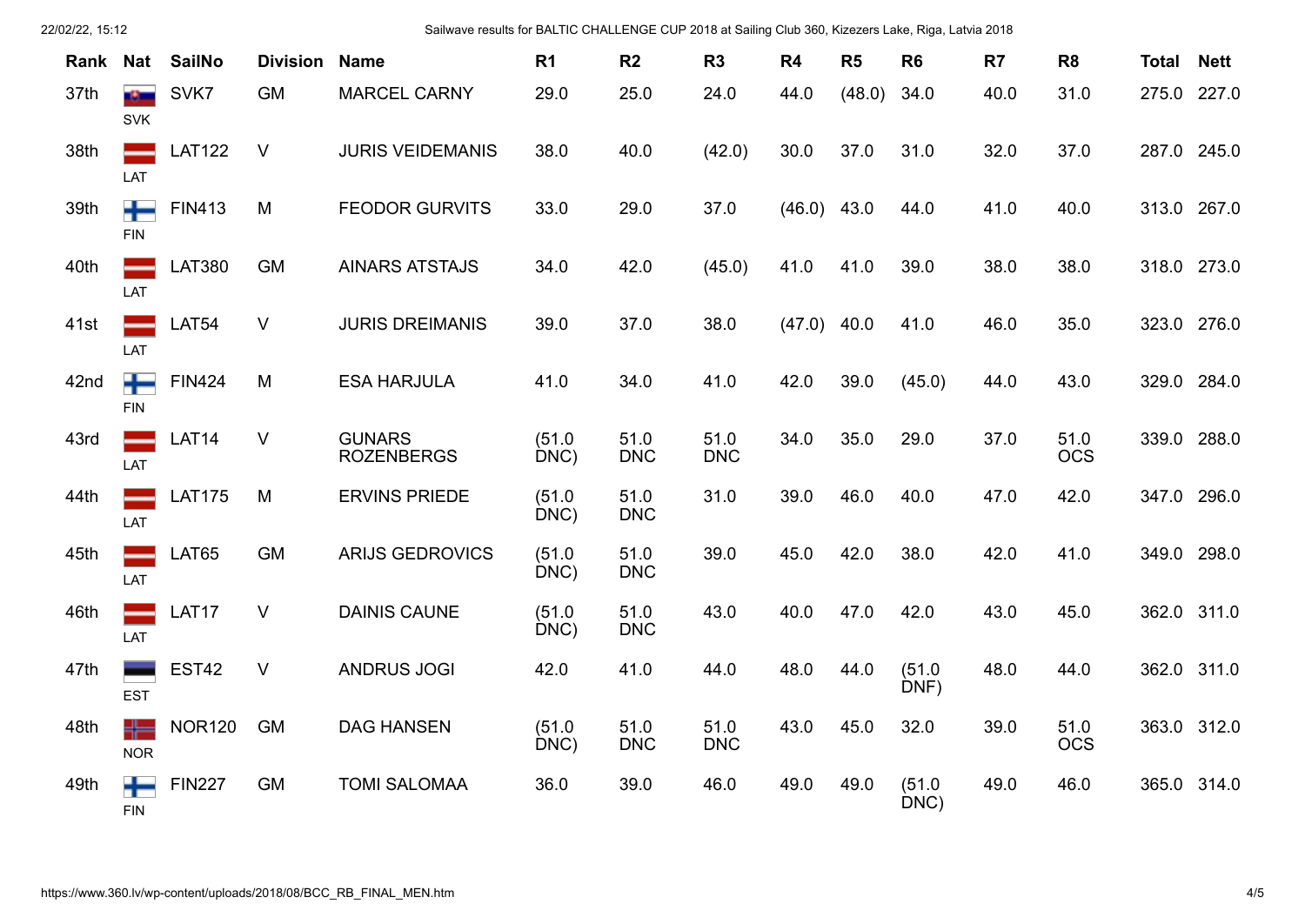22/02/22, 15:12 Sailwave results for BALTIC CHALLENGE CUP 2018 at Sailing Club 360, Kizezers Lake, Riga, Latvia 2018

| Rank | <b>Nat</b> | <b>SailNo</b> | <b>Division</b> | <b>Name</b>          | R <sub>1</sub> | R <sub>2</sub>     | R <sub>3</sub>     | R <sub>4</sub> | R <sub>5</sub> | R <sub>6</sub> | R <sub>7</sub> | R <sub>8</sub> | <b>Total</b> | <b>Nett</b> |
|------|------------|---------------|-----------------|----------------------|----------------|--------------------|--------------------|----------------|----------------|----------------|----------------|----------------|--------------|-------------|
| 50th |            | <b>ESP161</b> |                 | <b>ROGER CABEZAS</b> | (51.0)<br>DNC  | 51.0<br><b>DNC</b> | 51.0<br><b>DNC</b> | 50.0           | 50.0           | 51.0<br>DNF    | 45.0           | 47.0           | 396.0        | 345.0       |
|      | <b>ESP</b> |               |                 |                      |                |                    |                    |                |                |                |                |                |              |             |

Sailwave Scoring Software 2.19.8 www.sailwave.com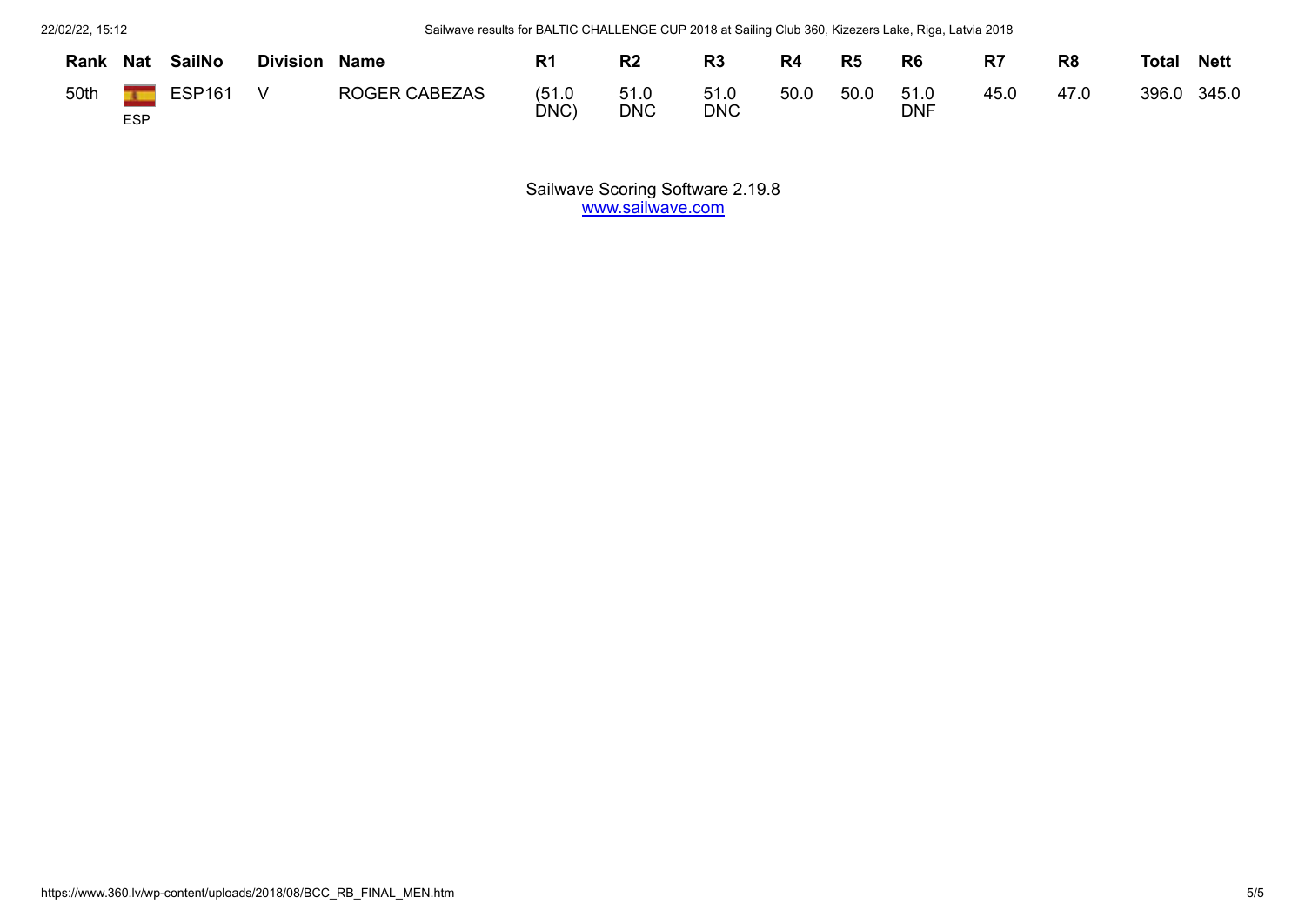# **BALTIC CHALLENGE CUP 2018**

### **Sailing Club 360, Kizezers Lake, Riga, Latvia**

#### **RB WOMEN Fleet**

**Sailed: 8, Discards: 1, To count: 7, Entries: 12, Scoring system: Appendix A**

| Rank | Nat        | <b>SailNo</b>     | <b>Division Name</b> |                                            | R <sub>1</sub>           | R <sub>2</sub>          | R3           | R4    | R <sub>5</sub> | R <sub>6</sub> | R7   | R <sub>8</sub> | Total                             | <b>Nett</b> |
|------|------------|-------------------|----------------------|--------------------------------------------|--------------------------|-------------------------|--------------|-------|----------------|----------------|------|----------------|-----------------------------------|-------------|
| 1st  | <b>FIN</b> | <b>FIN56</b>      |                      | ALEKSANDRA BLINNIKKA                       | 2.0                      | 1.0                     | 2.0          | 2.0   | $(4.0)$ 1.0    |                | 2.0  | 1.0            | 15.0                              | 11.0        |
| 2nd  | <b>CZE</b> | CZE26             |                      | <b>JANA SLIVOVA</b>                        | (3.0)                    | 2.0                     | 1.0          | 1.0   | 2.0            | 3.0            | 3.0  | 3.0            | 18.0                              | 15.0        |
| 3rd  | LAT        | LAT1              |                      | <b>VITA MATISE</b>                         | (4.0)                    | 4.0                     | 3.0          | 4.0   | 3.0            | 2.0            | 1.0  | 2.0            | 23.0                              | 19.0        |
| 4th  | <b>ESP</b> | ESP <sub>11</sub> | <sub>V</sub>         | <b>ANTO DOMINGUEZ</b>                      | (5.0)                    | 3.0                     | 4.0          | 5.0   | 1.0            | 5.0            | 5.0  | 4.0            | 32.0                              | 27.0        |
| 5th  | LAT        | <b>LAT18</b>      |                      | <b>ILONA GRINBERGA</b>                     | 6.0                      | (13.0 DNC) 13.0 DNC 6.0 |              |       | 5.0            | 4.0            | 4.0  | 5.0            | 56.0                              | 43.0        |
| 6th  | LAT        | <b>LAT558</b>     | Y                    | <b>HELENA ROZKALNE</b>                     | 7.0                      | 6.0                     | 6.0          | (8.0) | 6.0            | 7.0            | 6.0  | 6.0            | 52.0                              | 44.0        |
| 7th  | <b>GER</b> | GER305 GM         |                      | SUSANNE STRIEPE LANGER (13.0 DNC) 13.0 DNC |                          |                         | 13.0 DNC 3.0 |       | 8.0            | 6.0            | 7.0  | 8.0            | 71.0                              | 58.0        |
| 8th  | LAT        | <b>LAT169</b>     | RS;X                 | <b>ANNIJA PUNTE</b>                        | 1.0                      | 5.0                     | 5.0          |       |                |                |      |                | $(12.0)$ 12.0 12.0 12.0 12.0 71.0 | 59.0        |
| 9th  | <b>ESP</b> | <b>ESP596</b>     |                      | <b>LAURA CABEZAS</b>                       | $(13.0 \text{ DNC})$ 8.0 |                         | 13.0 DNC 7.0 |       | 7.0            | 9.0            | 9.0  | 9.0            | 75.0                              | 62.0        |
| 10th | <b>FIN</b> | <b>FIN412</b>     |                      | ANNA AROSILTA GURVITS                      | $(13.0 \text{ DNC})$ 7.0 |                         | 7.0          | 11.0  | 11.0           | 10.0           | 11.0 | 7.0            | 77.0                              | 64.0        |